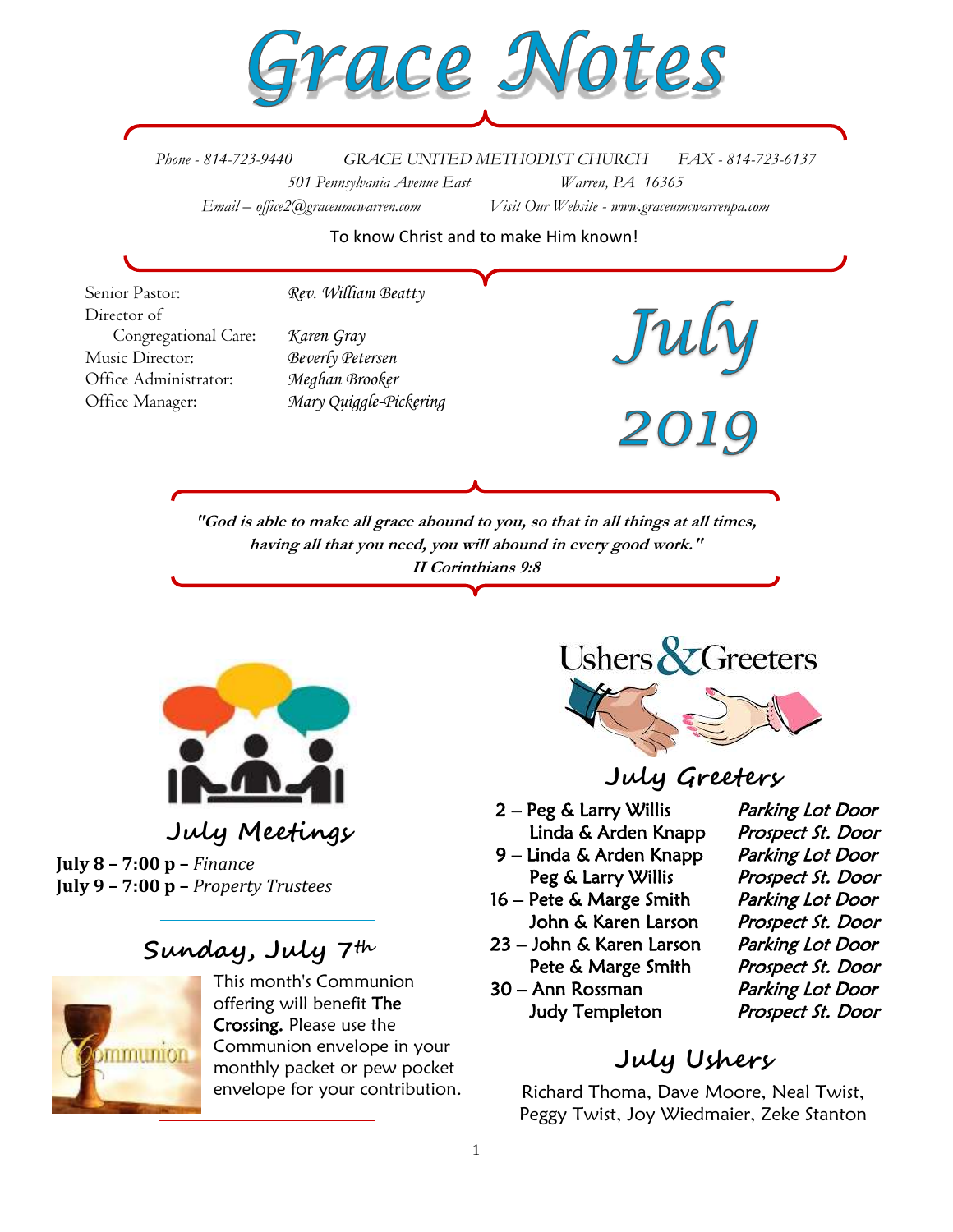# From the Pastor

## **Grace Enough**

ur Worship series in July and August it called, "Grace Enough for Everyone." It's intended to be a double entendre: God's grace is for everyone, there's room at Grace Church for everyone. O

Ten or so years ago, when I was much younger and more able, I was asked to help replace a sidewalk for a friend of a friend. We tried to get folks from the church to help, but it was scheduled for a Monday and Tuesday during the day and those who felt physically able to shovel concrete for 6 or 8 slabs weren't able to schedule it. So... that left me and Stan from the church on Monday (Stan is an allaround great guy who appreciates good, bad and otherwise puns even more than I do).

The sum total of Stan's and my experience with concrete was, I think, watching Mythbusters try to use dynamite to clear a concrete truck with a cured load in it. Stan assured me that, and I quote from his email, "While there is no concrete evidence to support my claim, I feel such a project will help cement relations with the homeowner." (Just so you know what the days were like...heh).

Now, it turns out that the homeowner got another neighbor to come and help, Joe. And, actually, since he *did* have experience, he was instantly chosen foreman and chief sidewalk guy. Joe, a friend of his said, is not one to blend into a crowd. He had really long hair and a really, really bushy beard. He's got six kids at home, the youngest had a double ear infection that week.

Joe is a really interesting guy. He told me he was born and raised Mennonite and said he will still go to church when he's back home (Philly area) - but he goes to "rock the boat." He said with a smile and a twinkle in his eye, "They don't like me coming to church - 'cause I come in short sleeves." You see, Joe had a cross tattooed on his left forearm - and a nude woman tattooed on his right forearm (never mind what was tattooed on his *leg*...).

For me, those two tattoos say a lot about this man. You see, Joe worked third shift (11 PM to 7 AM) - he would come home from work, take his kids to school - and then come to do this sidewalk project - on Monday from 8-4 and on Tuesday from 8-5. He never complained about being tired, in fact, I will readily admit that Joe worked the hardest of all of us. He never had anything to prove, he knew what he was doing - but was very patient with those of us who...um...well, didn't know what we were doing. He treated it like a job he was getting paid a hundred bucks an hour to do, even though he wasn't getting a penny.

Yet, he told some really hard to listen to stories – he was pretty opinionated about things like government (local, state, federal - you name it), race, neighbors, his ex-wife. You don't need details...but he supplied them to me in abundance.

I think of Joe as a guy who is straddling the line between the kingdom of this world and the kingdom of God. He clearly understood what Jesus meant when he said, "Love your neighbor as yourself." He clearly had a Kingdom ethic, though he didn't seem to have a transformed heart. Oh, he had heard the story - he knew who Jesus is - he knew *about* faith...

One foot in heaven, one foot in this world - or one forearm in heaven and one in this world, if you will. Once, another neighbor stopped to help and he said he had just lost his job - Joe was pitching in to help *him* out, too... Making plans as we shoveled and pushed the concrete. "We have a lot in the garden and in the freezer," Joe said, "and after I get home from work tomorrow, I can take you to…" and so the plans went. We can look for a job for you, but in the meantime, we'll take care of you. Sounds like the Kingdom of Heaven. Certainly is Grace is action, isn't it?

I could never quite figure Joe out. I (obviously) still think about him now and again. What was going on in his heart? He knew about Jesus… did he know Jesus? I don't know. I know there was a lot of fallout and circumstances in his life that worked against him, that pushed against even a tiny seed of faith that might bloom (Matthew 13:1-23)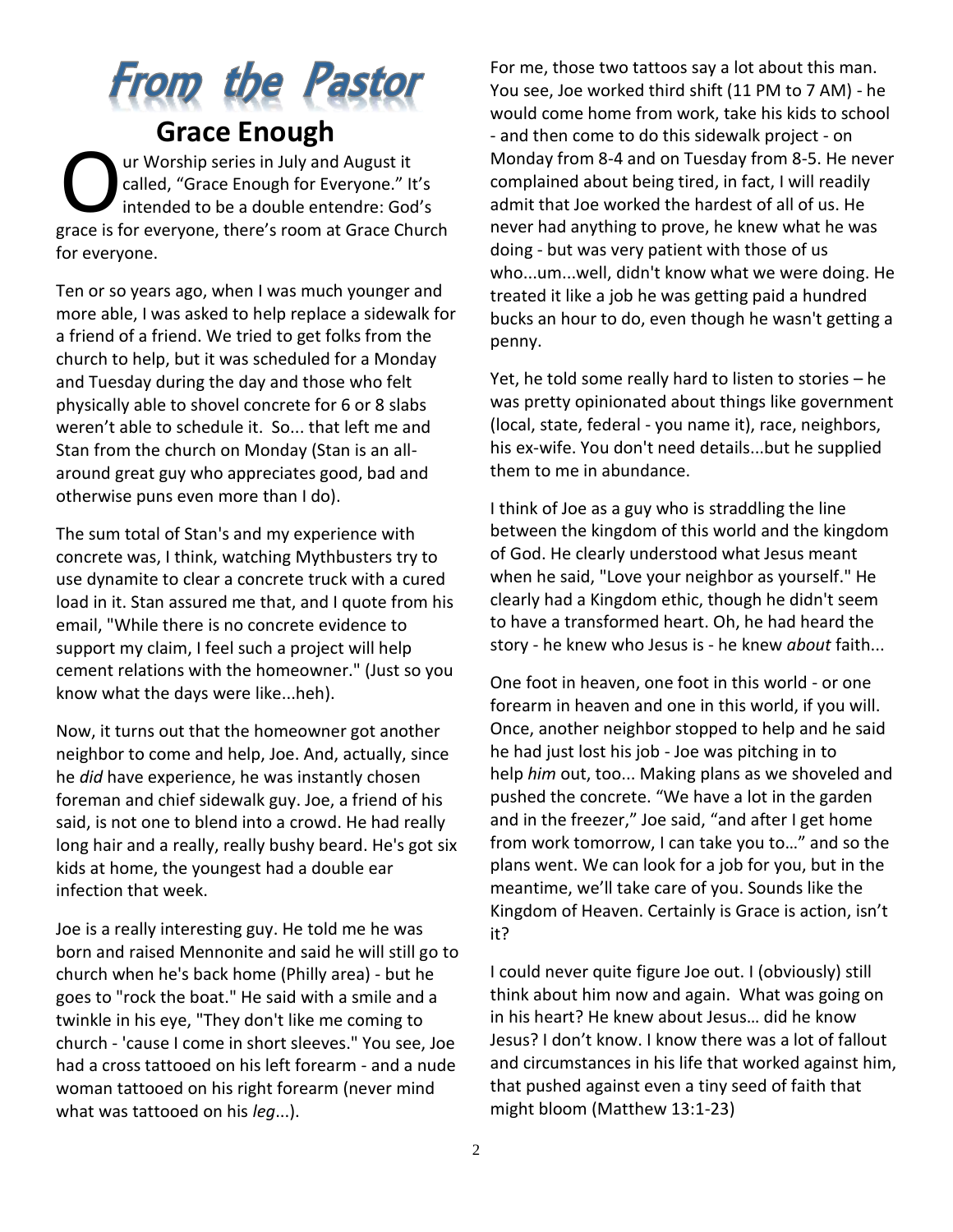But, in a very real way, we all have one foot in heaven and one foot in this world, just like Joe.

So… there's grace enough for everyone. The more we stand beside people who look and sound and think differently than us, the more opportunities we have to share the Grace and Truth of God. Joe knew I was a pastor and we talked about Jesus on more than a few occasions in the 17 or so hours we worked together. And when we were done, we looked over the freshly poured and smoothed concrete slabs and I said, "It is good." He smiled.

Paul writes in 1 Corinthians, "For we are co-workers in God's service; you are God's field, God's building." (3:9, NIV) One plants a seed, another waters the seed, God gives the increase. (3:5-8)

Grace enough for everyone. Grace church has a reputation for being welcoming, kind, open and embracing. That's how we come to Know Christ and to make Him known.

In Christ's Love, Pastor Bill



appy Summer!!! It is great to wish that to everyone! At least, at this writing, it's summer. May it stay a while. Things are quiet around here. Grace Choir was invited (urged) to enhance the choir at the Worship and Music workshop in Kane on June 26. This is the 3<sup>rd</sup> year we've done that, and it is definitely a big help. (When you read this, it will be over, so I can't say how many came.) Thank you, dear choir people. You are appreciated. H

It's good to have Megan come back and sing. Her pretty smile and nice voice are so welcome. We will miss Alice, as she is spending the summer working for the Chautauqua choir. Lucky girl… and lucky them.

We sing each Sunday and meet ahead of time at 10:30 to practice. You can't say you didn't practice because it's all done at once. Anyone who'd like to try singing in Grace Choir is invited

to try it. No weekday practices, no commitment – why not try? You would be welcome – we have candy, ice water, front row seats, cooling fans – and wonderful friends, who will help you manage all your music.

Have a great summer! Come to church – even if you don't sing in the choir!

*Beverly Petersen*

## *From the Director of Congregational Care*

*"Therefore if anyone be in Christ he is new creature. Old things are passed away, behold all things have become new." II Corinthians 5:17*

know it is July, but I'd like to take you back to a few Christmas Eves ago. Our family was being entertained by our great granddaughter. The current children's movie was Frozen so it was a no-brainer what gift to buy her. I

The main character had a problem that isolated her from family and friends. There came a time when she wanted freedom more than her burden. There was a definite change in her attitude and attire.

We gifted our great granddaughter with the lovely dress Elsa wore which had a button at the waist that when depressed the theme song from the movie would play, "Let It Go." She knew all the words and gestures which was a great delight for all of us to witness.

Since then, you may hear us say "let it go" when tempted to allow wrong attitudes and unchristlike thoughts about others or ourselves to surface. We are placing the problems in God's hands trusting his Grace to help us be overcomers. We are reminded that Jesus has paid our sin debt in full. However, we often allow ourselves to be burdened with guilt we were delivered from. Would we rather live in bondage to the past or embrace our new life in Christ?

Let's all say, "LET IT GO?" and be free indeed – John 8:32. Elsa stomped her foot in resolve and raised her arm as if to cast away the burden she carried for so long. Sometimes a little body energy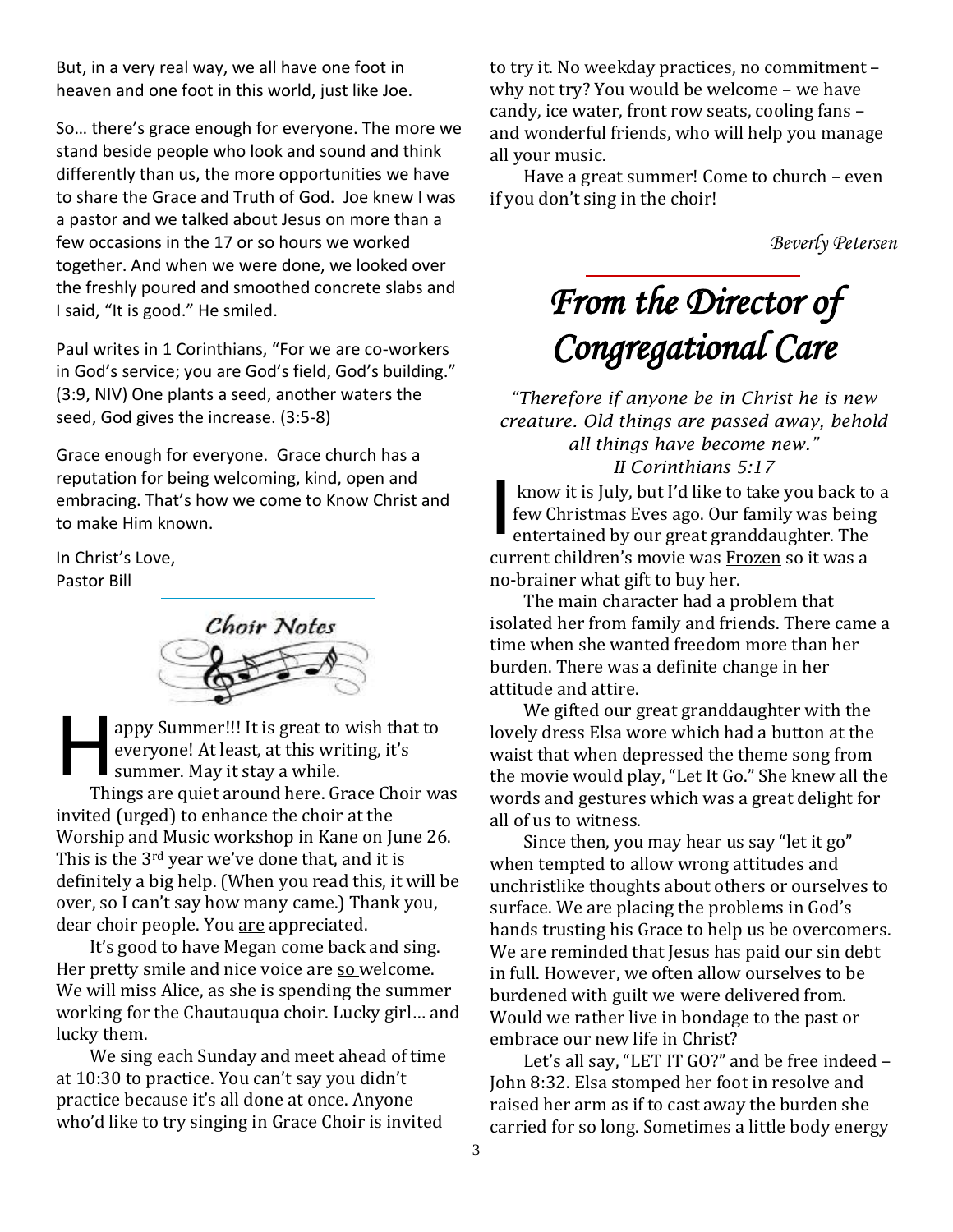exerted helps to affirm your resolve also; "Cast your cares upon Him because He cares for you." I Peter 5:7

Now, all you resolved to new life in Christ, reach out to others with the love and life of Jesus Christ. That is real freedom to celebrate on the 4th of July. Let freedom ring!

> *Grace, mercy and peace, Karen D. Gray*



here are still openings in both morning and afternoon classes! If you know of anyone that has not registered for preschool, please have them give us a call! Our tuition is only \$75 a MONTH! A completed registration form and \$20 registration fee is required to hold a spot for your child for the 2019-2020 schoolyear. Registration forms can be picked up in the church office. T

Trish Gentilman

[preschool@atlanticbbn.net](mailto:preschool@atlanticbbn.net) or find us on Facebook!

CARE WITH GRACE Daveare

are with Grace will be closed July 1-5. There is much cleaning and painting to do. C

We want to say Thank You for all that came to our ice cream fundraiser. We had a great time. We are looking forward to 3 weeks of camp in July. They are: July 8-12 Plants

July 15-19 Down under ground July 22-26 Camping

If anyone would like to come and talk, read a story or tell us about any of our topics, please contact Irene Garris at 723-9440.

~Jolee Cradduck & Irene Garris, co-directors



During Worship *9:30 a.m. (0-2 yrs.)* 

*~* 

*11:00 a.m. (0- 5 yrs.)*  **July 7** *–* Anna Peterson **July 14 –** Becky Fuller **July 21 –** Anna Peterson **July 28 –** Becky Fuller



On June 9th during the 9:30 service Nikolai Benjamin Long was baptized. He is the son of Tracy and Georie Long



Dear Church Family,

Thank you incredibly for the graduation wishes and the Amazon gift card! This gift will help me to acquire supplies I need for the upcoming fall semester, so I am appreciative of it alongside the support of all of you! Sincerely, Caleb Ei

Dear Church Family,

Thank you so much for your generous graduation gift. I cannot believe four years at Duquesne University have flown by so quickly! I am excited to share that I received the awards for top graduating student in both the School of Education and the College of Liberal Arts. I am in the process of finding a teaching job for next school year – social studies middle/high school. Thank you again, Maria Miller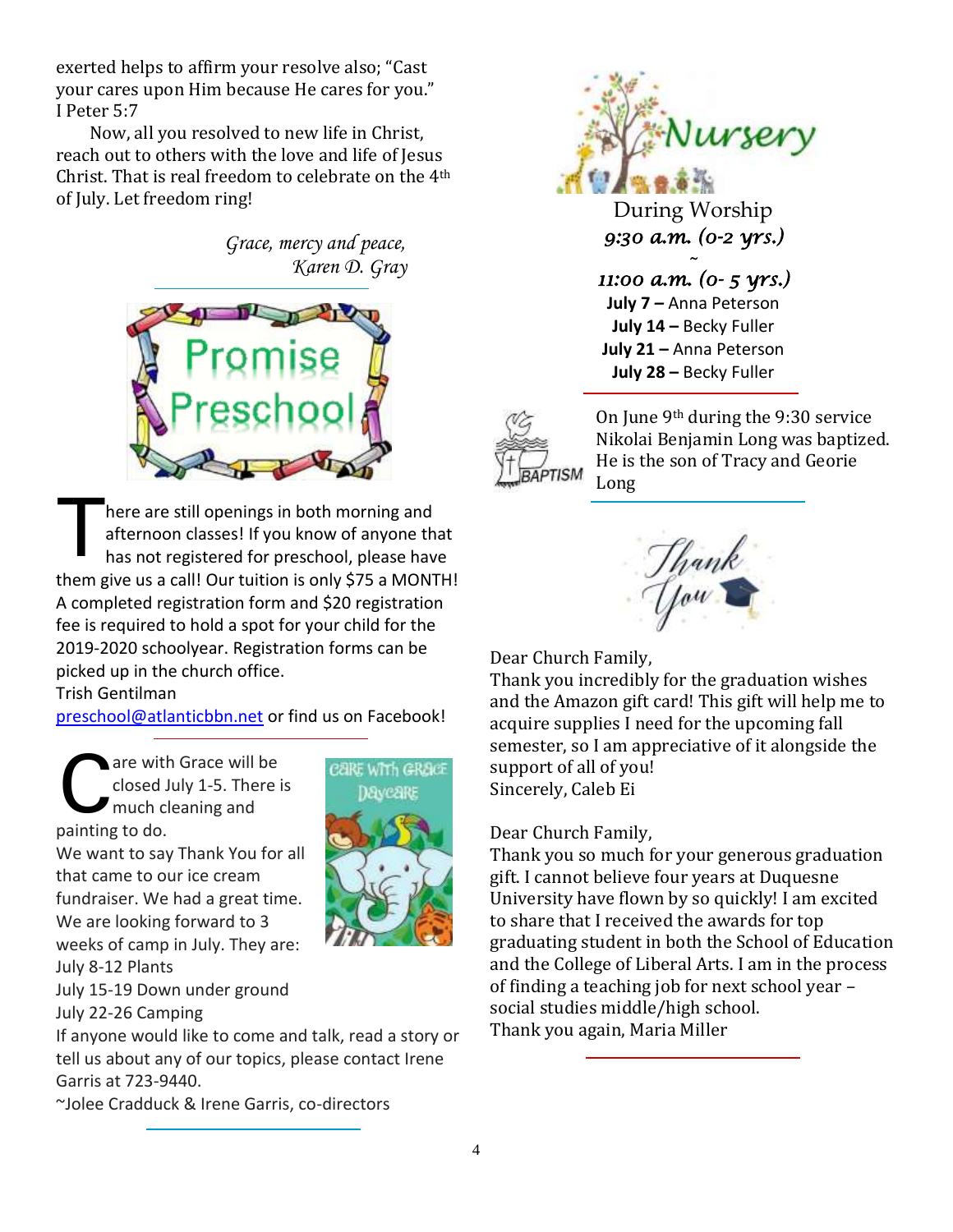

#### **Our budget the month of May 2019:** *Other income consists of funds from Sunday*

*School, Room Rental, Bible Studies, Literature Tables, Fitness Ministry, Easter, Christmas, and Misc. Income.*

| <b>BUDGET</b>                      | 2019              | 2018      |  |  |  |  |  |
|------------------------------------|-------------------|-----------|--|--|--|--|--|
| <b>Other Income:</b>               | 374.40            | 434.09    |  |  |  |  |  |
| Offerings &                        |                   |           |  |  |  |  |  |
| <b>Tithes</b>                      | 30,676.00         | 27,865.50 |  |  |  |  |  |
| <b>Total Income</b>                | 31,050.40         | 28,299.59 |  |  |  |  |  |
| <b>Number of Sundays:</b>          | 4                 |           |  |  |  |  |  |
| <b>Borrowed</b>                    | 0                 | 0         |  |  |  |  |  |
| <b>Expense:</b>                    | 29,474.35         | 36,265.04 |  |  |  |  |  |
| Attendance:                        | 909               | 1,004     |  |  |  |  |  |
| <b>Connectional Apportionments</b> |                   |           |  |  |  |  |  |
| Obligation-                        | 3,330.00          |           |  |  |  |  |  |
| <b>Paid to date</b> 16,650.00      |                   |           |  |  |  |  |  |
| Ahead (Behind)                     | $\mathbf{\Omega}$ |           |  |  |  |  |  |
| Percent of year to date paid 42%   |                   |           |  |  |  |  |  |

**His income**: Was \$2,750.81 higher in May 2019 compared to May 2018 **Our expenses**: Were \$6,790.69 lower in May 2019 compared to May 2018

Submitted by: Alice Bonnell, Finance Chair



**Flock Talk!** *"He who believes in me… out of his heart will flow rivers of living water." John 7:38*

Our church is a church that pours through. In his book "My Utmost For His Highest", Oswald Chambers discusses how it is not what we ourselves gain, but what Christ pours through us that really counts. Grace Church pours through in such plentiful streams of giving. From our missionary endeavors to our Outreach programs, through our ministry with the underprivileged and our many avenues of reaching out and lifting up.

When a need arises, one or more of our hardworking committees navigates the effort in the best direction. What a blessing to be an instrument in such generosity! With Christ working through us,

pouring His love into us, we become vessels who send forth refreshing tributaries of His living waters. I have the unique opportunity to regularly deliver homemade cookies from one kind church member to another. This act of love gives me the honor of carrying a special kindness from one friend to another. These simple times of "pouring through" must bring moments of joy to the heavenly realms. Our author, Oswald Chambers, went on to say "God's purpose is not just to make us beautiful, plump grapes, but to make us grapes that He may squeeze the sweetness out of us". Lovingly, Sue Toombs, Lay Leader

#### **Women's Bible Study**

Our study this fall is called **Putting Jesus First** by Sarah Young and Karen Lee-Thorp. There are eight weeks of studies plus some readings and questions for you to complete between sessions. I am not certain of the book's price at this time, but it will probably be under \$7.00. We will meet in Wesley Parlor (behind the sanctuary), as usual. Classes begin on Tuesday, September 10, at 7:00pm, and Wednesday, September 11, at 8:45am and 10:45am. (**PLEASE NOTE THE CHANGE IN THE WEDNESDAY MORNING TIMES.** These new times will allow the 8:45 class to finish and leave before the 10:45 class members begin to arrive in an attempt to alleviate parking difficulties.) Please decide by **AUGUST 9** if you will be taking the course, and which session you will be attending most frequently. This helps me plan for seating arrangements. The books will be ordered after August 9. You may contact me at (814) 726 7890 or [radmagnuson@gmail.com](mailto:radmagnuson@gmail.com) to sign up for the class. Looking forward to seeing you. Renee Magnuson

The Grace Church Food Pantry is in need of **canned meat (chicken, tuna, spam) and mashed or scalloped potatoes** at this time**.** Thank



you to all who contribute to the Grace Church Food Pantry!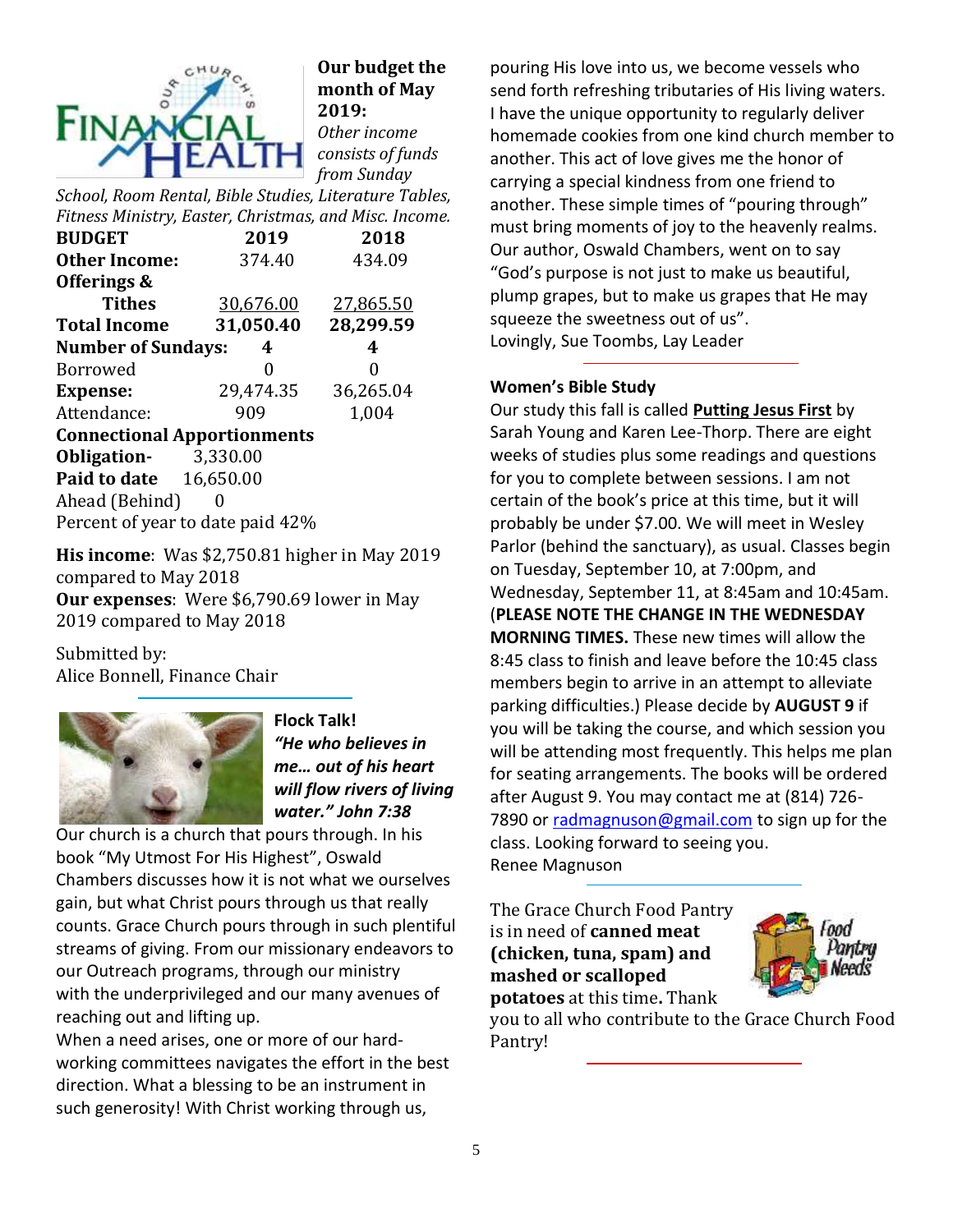On Saturday, October 19, 2019, Grace UMC's Men's

Ministry will be hosting a Man in the Mirror event *Rewired*. The event will take place in the



Slater Room at the Warren Public Library (205 Market Street Warren, PA 16365) from 10 am to 4 pm. Pre-registration cost is \$15 or, if not sold out, \$20 at the door. Speakers include Pastor Bill Beatty, Dr. Jerry Schoenborn, Pastor Rick Hamrick, and Pastor Doug McCracken. Any questions or for more information, contact Kurt Shafer at mensministrywarrenco@gmail.com

#### **HANDY PEOPLE WANTED!!!**



**THE OUTREACH COMMITTEE IS ASKING FOR VOLUNTEERS FOR THE RAMPS MINISTRY...** a group dedicated to helping build ramps for those in need. This ministry was started in 2015 by the Kane District

and is an alliance of the United Methodist churches in Warren, Elk, McKean, Forest, Cameron, Potter and Clarion Counties. The ministry is based solely on donations for materials and volunteer labor. The organization's mission is to design and install semi-permanent ramps on the homes of those in need as an active demonstration of the love of Jesus. The ministry does not charge a fee to build a ramp but they ask families to evaluate their ability to contribute to the project. Their funding comes from a variety of sources including offerings from participating churches within the district, private donations, grants from foundations and other philanthropic organizations and fundraisers. All that is asked of the volunteers is to come to the building site and help out! No need to bring any tools! As the coordinator, Dean Clough, said, "all that is needed is a warm body! Age is not important and he feels they can find something for anyone to do". If you are interested in helping out, your name will be put on a contact list and as the projects are planned, you will receive notice of the date and time of the next project. A sign-up sheet will be in the Wesley Parlor, or you can email Cheryle Stellato at [tcstsellato@atlanticbb.net](mailto:tcstsellato@atlanticbb.net) Or call /text to 814-730-0824 for additional information.

**Save the Date:** Community Vacation Bible Scholl will

be held July 21-25 at First UMC from 6:00 pm – 8:15 pm. Available for ages 4 – Grade 5. This year's theme is "Athens: Paul's Dangerous Journey to



Share the Truth!" For more information, please contact Heidi at First UMC at 723-4930.



**July 7 –** Kylie Jurkowski & Karson Werner **July 14 –** Kaden Werner & Ryan Egger **July 21 –** Becca Anderson & Bella Egger **July 28 –** Alanna Byrd & Brandon Byrd



**Items for the August Newsletter need to be delivered to Mary in the Church office [\(mary@graceumcwarren.com\)](mailto:mary@graceumcwarren.com) by Wednesday, July 17. Thank you!**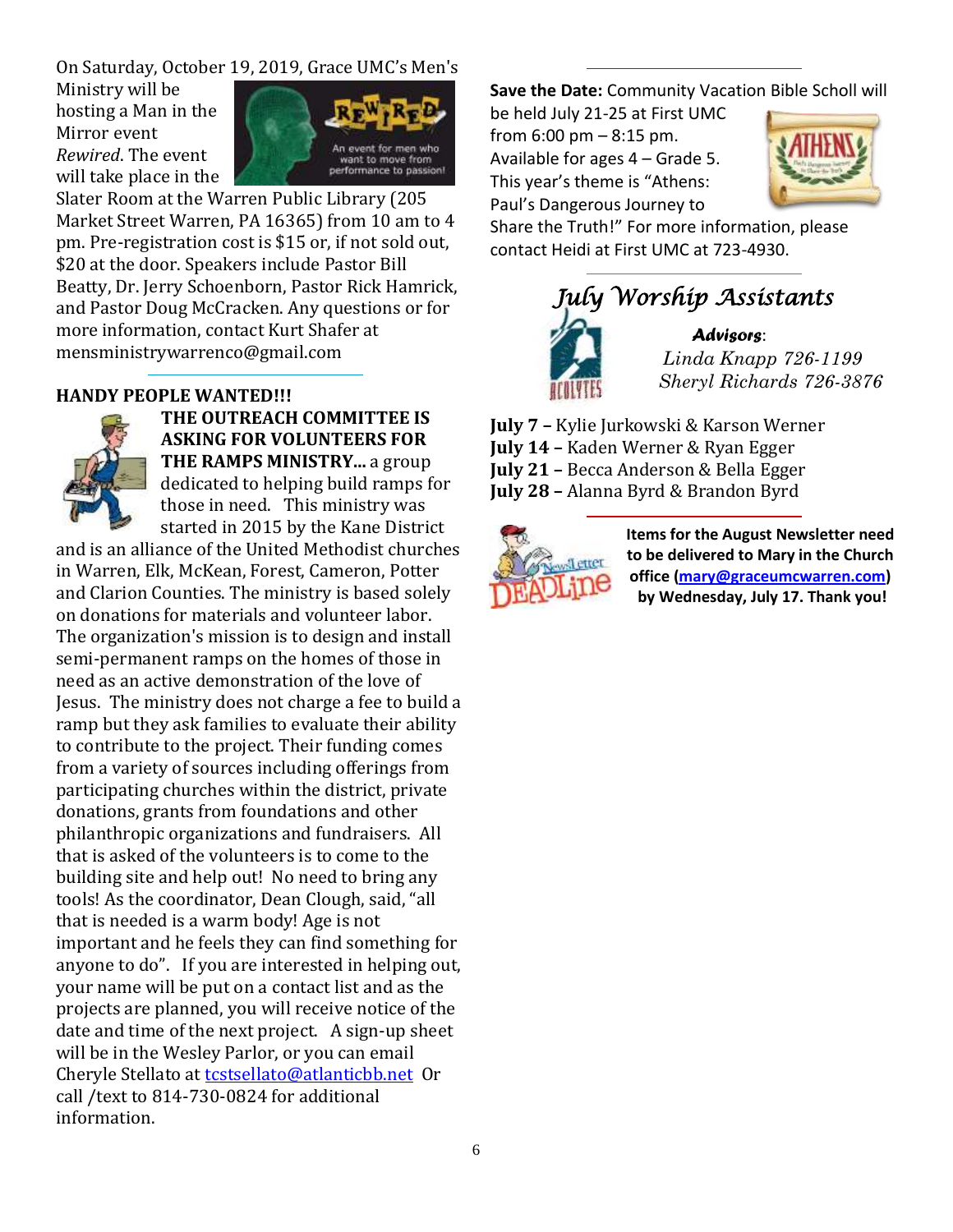

- **July 1 – Karl Grosch, Jason Tucher**
- **July 2 – Nano Lopez**
- **July 3 – Chuck McManigle, Cora Watt**
- **July 4 – Gabrielle Hahn, Eliana Beatty, Steve Norris, Maribeth Miller, Ann Rossman**
- **July 5 – Steph Russo, Shari Jerman, Shawn Zaffino**
- **July 6 – Sharaya Vivian, Tyler Dziendziel, Margaret Sleeman, Kaitlin Sedon**
- **July 8 – Seth Connaro, Sheryl Richards**
- **July 9 – Julana Hanson, Mackenzie Tucher, Tom Smith**
- **July 10 – Paul Schultz, Barb Stevenson**
- **July 13 – Tressa Knowlton**
- **July 14 – Patti McMeans, Bonnie Glotz**
- **July 15 – Jim Adams, Barb Stanko, Karen Conarro**
- **July 16 – Cale Trisket**
- **July 17 – Kevin Farr, Keith Yaegle, Derek Hanlin**
- **July 18 – Amy Smith, Kerry Pangborn, Isabella Egger, Eliza Hellman**
- **July 19 – Kylie Jurkowski**
- **July 21 – Tom Sleeman**
- **July 22 – Amanda Babcock, Veronica Andersen**
- **July 23 – Alex Weiland**
- **July 24 – Zachary Ickert, Michaelle Carroll**
- **July 25 – Marcy Jurkowski, Brian Jurkowski**
- **July 26 – Brooke Barney, Jean Anderson, Dennis Strandburg, Dave Larsen**
- **July 27 – Ryan Barker, Ella Card, Lisa Card**
- **July 29 – Jordan Arthur, Kay McNaughton**
- **July 30 – Hunter Danielson, Janis Wall, Susan Bednez, Haley Stimmell, Maya Alex, Jerry Reichard**
- **July 31 – William Lord, Denny Munksgard**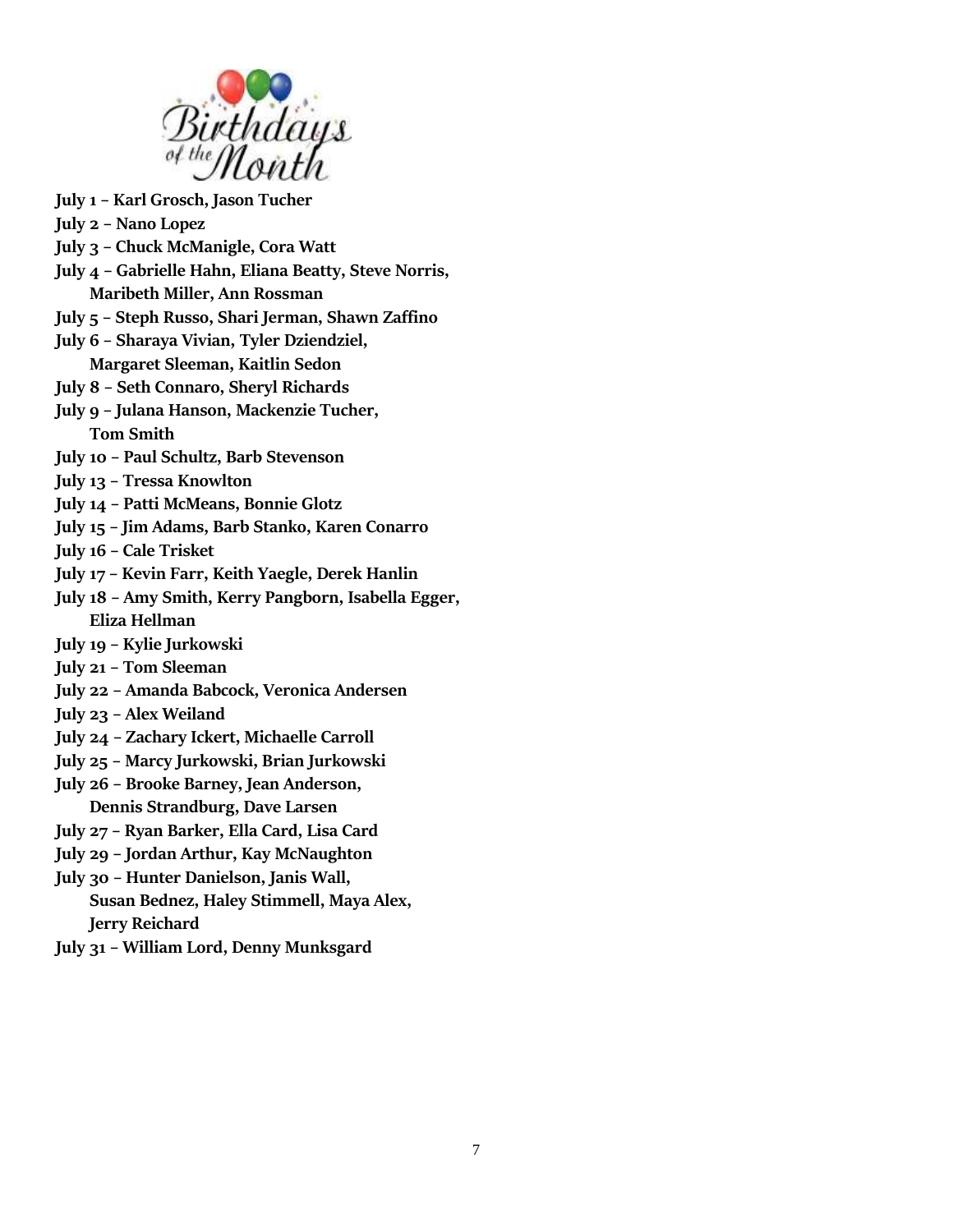





| <b>SUNDAY</b>                                                                    | <b>MONDAY</b>                                                                                                                         | <b>TUESDAY</b>                                                                                   | <b>WEDNESDAY</b>                                                                                                                          | <b>THURSDAY</b>                                             | <b>FRIDAY</b>                                                                                                                                                 | <b>SATURDAY</b>                                                                                                                                                                                     |
|----------------------------------------------------------------------------------|---------------------------------------------------------------------------------------------------------------------------------------|--------------------------------------------------------------------------------------------------|-------------------------------------------------------------------------------------------------------------------------------------------|-------------------------------------------------------------|---------------------------------------------------------------------------------------------------------------------------------------------------------------|-----------------------------------------------------------------------------------------------------------------------------------------------------------------------------------------------------|
|                                                                                  | 1:15 p Fitness Class<br>5:15 p Christian Yoga<br>6:30 p Habitat for<br>Humanity<br>7:00 p Eaton Parlor<br>Reserved                    | $\overline{2}$<br>11:00 a Staff Meeting<br>5:15 p Healing<br>Christian Yoga<br>6:00 p Pickleball | $\overline{\mathbf{3}}$<br>7:00 a Men's Prayer<br><b>Breakfast</b><br>1:15 p Fitness Class<br>5:15 p Christian Yoga<br>7:00 p Praise Team | 4 Office Closed                                             | 5 Office Closed<br>10:00 a Yarn<br>Angels<br>12:15 p Christian<br>Yoga                                                                                        | 6                                                                                                                                                                                                   |
| 7<br>8:30/9:30/11:00 a<br>Worship<br>9:45 a Sunday School                        | 8<br>1:15 p Fitness Class<br>5:15 p Christian Yoga<br>7:00 p Finance<br>7:00 p Eaton Parlor<br>Reserved                               | 9<br>5:15 p Healing<br>Christian Yoga<br>6:00 p Pickleball<br>7:00 p Property<br>Trustees        | 10<br>7:00 a Men's Prayer<br><b>Breakfast</b><br>1:15 p Fitness Class<br>5:15 p Christian Yoga<br>7:00 p Praise Team                      | 11<br>4:30 p Wesley<br>Parlor Reserved<br>6:00 p Pickleball | 12<br>10:00 a Yarn<br>Angels<br>12:15 p Christian<br>Yoga                                                                                                     | 13                                                                                                                                                                                                  |
| 14<br>8:30/9:30/11:00 a<br>Worship<br>9:45 a Sunday School                       | 15<br>12:00 p Caregivers'<br><b>Support Group</b><br>1:15 p Fitness Class<br>5:15 p Christian Yoga<br>7:00 p Eaton Parlor<br>Reserved | 16<br>11:00 a Staff Meeting<br>5:15 p Healing<br>Christian Yoga<br>6:00 p Pickleball             | 17<br>7:00 a Men's Prayer<br><b>Breakfast</b><br>1:15 p Fitness Class<br>5:15 p Christian Yoga<br>7:00 p Praise Team                      | 18<br>6:00 p Pickleball                                     | 19<br>10:00 a Yarn<br>Angels<br>12:15 p Christian<br>Yoga                                                                                                     | 20                                                                                                                                                                                                  |
| 21<br>8:30/9:30/11:00 a<br>Worship<br>9:45 a Sunday School<br>4:00 p Watson Home | 22<br>7:00 p Eaton Parlor<br>Reserved                                                                                                 | 23<br>6:00 p Pickleball                                                                          | 24<br>7:00 a Men's Prayer<br><b>Breakfast</b><br>7:00 p Praise Team                                                                       | 25<br>6:00 p Pickleball                                     | 26<br>10:00 a Yarn<br>Angels                                                                                                                                  | 27<br>11:00 a Wesley<br>Parlor Reserved                                                                                                                                                             |
| 28<br>8:30/9:30/11:00 a<br>Worship<br>9:45 a Sunday School                       | 29<br>1:15 p Fitness Class<br>5:15 p Christian Yoga<br>7:00 p Eaton Parlor<br>Reserved                                                | 30<br>5:15 p Healing<br>Christian Yoga<br>6:00 p Pickleball                                      | 31<br>7:00 a Men's Prayer<br><b>Breakfast</b><br>1:15 p Fitness Class<br>5:15 p Christian Yoga<br>7:00 p Praise Team                      |                                                             | <b>CARE WITH</b><br><b>GRACE DAYCARE</b><br>is open daily from<br>6:30 am to 6:00<br>pm located on the<br>second-floor<br>parking lot side<br>and in the gym. | <b>PROMISE</b><br><b>PRESCHOOL</b><br>is open Monday,<br>Wednesday, and<br>Thursday from 9-<br>11:30 am (3-year-<br>olds) and 12:30 -<br>3:00 pm (4- year-<br>olds) located on<br>the ground floor. |